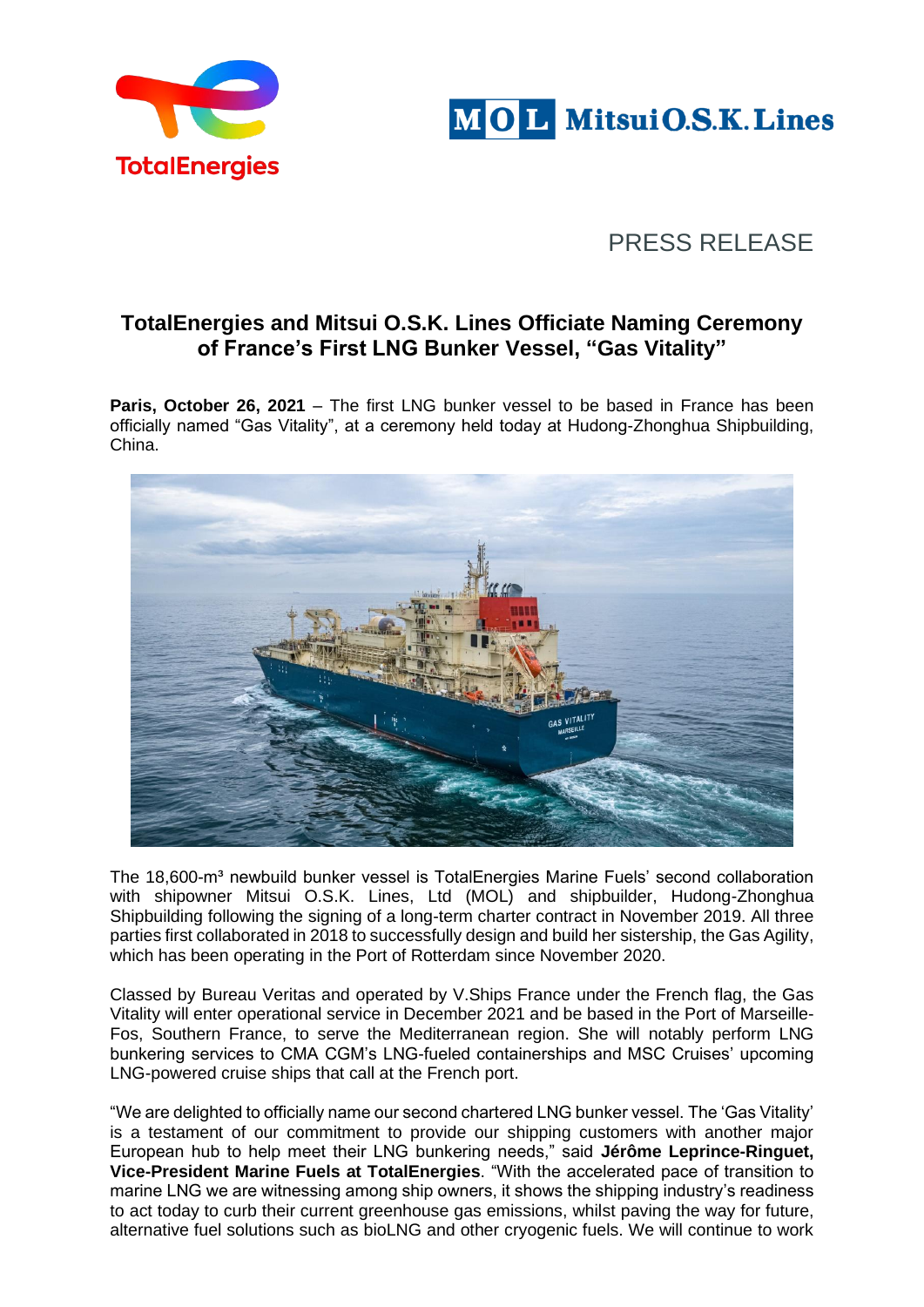closely with stakeholders across the value chain to expand the range of solutions that will help to decarbonize shipping," he added.

"I would like to express my sincere gratitude to all partners who have been involved in the planning, building and successful completion of the "Gas Vitality". "Gas Vitality" is a significant milestone in our long-term partnership with TotalEnergies throughout the LNG supply chain and our commitment towards a decarbonized world. I am confident that our commitment to deliver LNG as a marine fuel, will accelerate the transition to LNG fuel as a competitive, environmentally efficient and immediately available solution for the maritime industry," said **Kenta Matsuzaka, Senior Managing Executive Officer at MOL.**



# **Key Features of the 'Gas Vitality'**

The Gas Vitality is a 135 meters long GTT Mark III membrane vessel. She incorporates a range of features that enables her to meet the highest technical and environmental standards, including :

- Increased loading and bunkering rate by 25%, to a maximum of 2000m<sup>3</sup>/hr, through upgraded cargo pumps and high duty compressors.
- New pressure reduction system to optimize bunkering operations of 'Type C' tank vessels under all conditions.
- Azimuth propellers and two bow thrusters, delivering an extremely high degree of maneuverability enabling tug-free operations in port and further reducing the environmental impact of her operations.
- Two manifolds for enhanced ship-to-ship bunkering flexibility across vessel types and sizes.
- Equipped to offer Electronic Bunker Delivery Notes (e-BDN) to her customers.
- Onboard re-liquefaction of the boil-off gas is further used for propulsion and for the vessel's own power generation.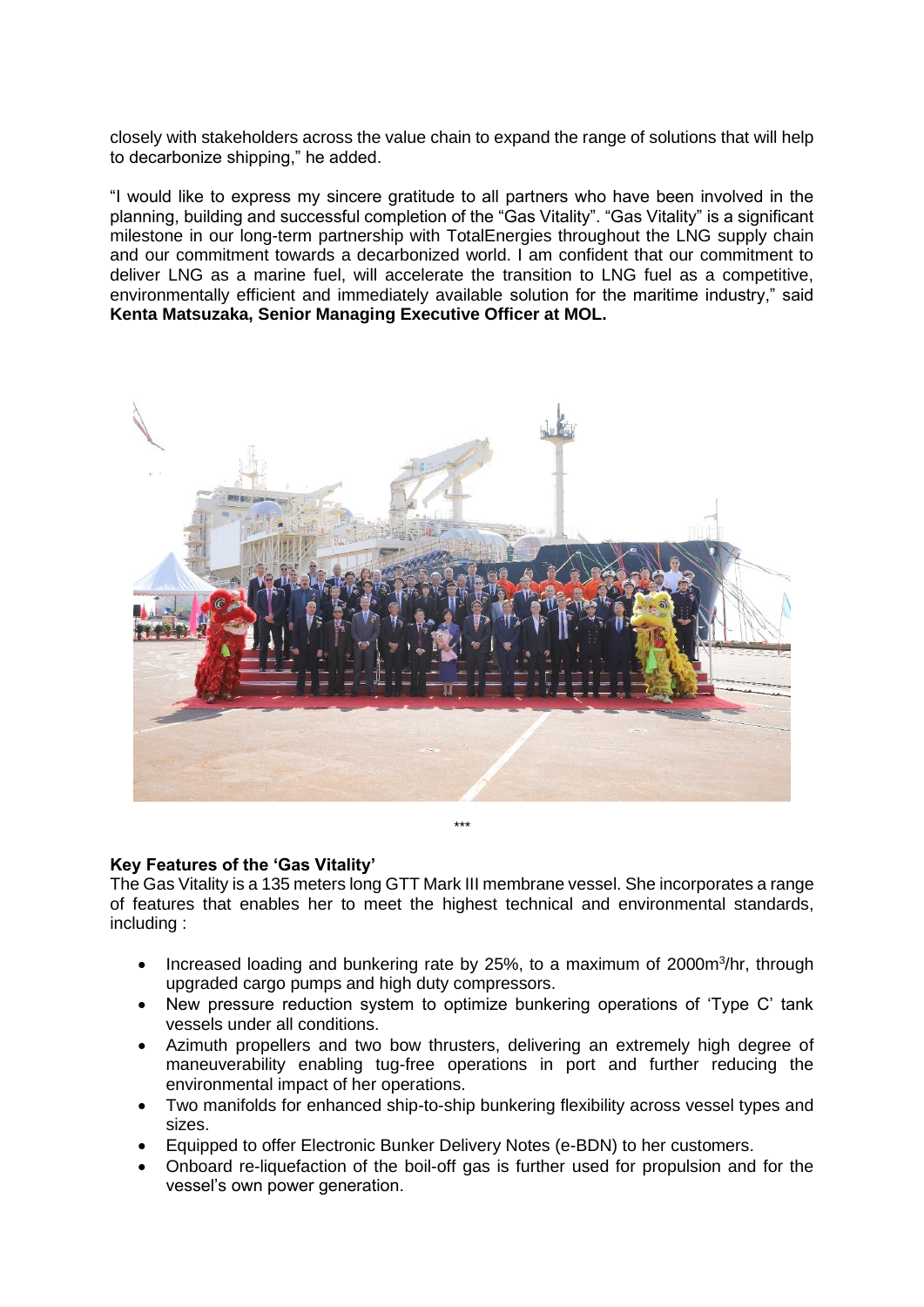### **LNG as a marine fuel**

LNG as a marine fuel has gained positive momentum as the global shipping industry looks to adapt to stricter emissions standards.

Used as a marine fuel, LNG helps to cut:

- Sulfur emissions by 99%,
- Fine particle emissions by 99%,
- Nitrogen oxide emissions by up to 85%,
- Greenhouse gases emissions by up to 23% (Well-to-Wake)<sup>1</sup>

LNG represents an available and competitive solution that contributes to the International Maritime Organization's (IMO) long-term strategy of reducing greenhouse gas emissions from ships. Traction in developing LNG bunkering infrastructure has consequently expanded with several leading ports and LNG bunker suppliers alike having established key initiatives and made significant progress in support of these developments. LNG as a marine fuel also lays the foundation for the introduction of greener bioLNG in the future.

<sup>1</sup> Sphera's '2<sup>nd</sup> Life Cycle GHG Emission Study on the Use of LNG as Marine Fuel' study[: https://sphera.com/research/2nd-life-cycle-ghg-emission](https://sphera.com/research/2nd-life-cycle-ghg-emission-study-on-the-use-of-lng-as-marine-fuel/)*[study-on-the-use-of-lng-as-marine-fuel/](https://sphera.com/research/2nd-life-cycle-ghg-emission-study-on-the-use-of-lng-as-marine-fuel/)*

*\*\*\**

# **TotalEnergies, Second Largest Global LNG Player**

TotalEnergies is the world's second largest publicly traded LNG player, with a global portfolio of nearly 50 Mt/y by 2025 and a global market share of around 10%. Thanks to its interests in liquefaction plants in Angola, Australia, Egypt, the United Arab Emirates, the United States, Nigeria, Norway, Oman, Russia and Qatar, the company markets LNG on all world markets. TotalEnergies also benefits from strong and diversified positions throughout the LNG value chain, including gas production, LNG transportation, LNG trading, and some recent development in the LNG industry for maritime transport.

#### **About TotalEnergies**

TotalEnergies is a global multi-energy company that produces and markets energies on a global scale: oil and biofuels, natural gas and green gases, renewables and electricity. Our 105,000 employees are committed to energy that is ever more affordable, clean, reliable and accessible to as many people as possible. Active in more than 130 countries, TotalEnergies puts sustainable development in all its dimensions at the heart of its projects and operations to contribute to the well-being of people.





#### **About TotalEnergies Marine Fuels**

TotalEnergies Marine Fuels is TotalEnergies' dedicated business unit in charge of worldwide bunkering activities. With over three decades of market experience, our strategic focus on cleaner marine fuel solutions gives our shipping customers the confidence and support they need to reduce their environmental footprint and navigate their pathway towards achieving the sector's decarbonization goals.

At TotalEnergies Marine Fuels, we are constantly innovating to provide new, efficient bunkering services, and high-quality marine fuel solutions. Our spectrum of marine fuels includes Low Sulphur Fuel Oil, Marine Distillates, and cleaner fuels, such as Liquefied Natural Gas (LNG), bioLNG and biofuels.

#### **About Mitsui O.S.K Lines**

Mitsui O.S.K. Lines, Ltd. (MOL), as a multi-modal transport group, meets the needs of the era in a wide variety of fields including dry bulkers, crude oil tankers, LNG carriers and offshore business, methanol carrier, chemical tankers, product tankers, car carriers, ferries, RORO ships, and logistics. MOL's activities are truly borderless, based on the operation of one of the world's largest merchant fleets, backed by expertise and technology developed throughout our over 130-year history. MOL supports the growth of the world economy with the entire globe as our stage, while continually evolving into an excellent and resilient corporate group.